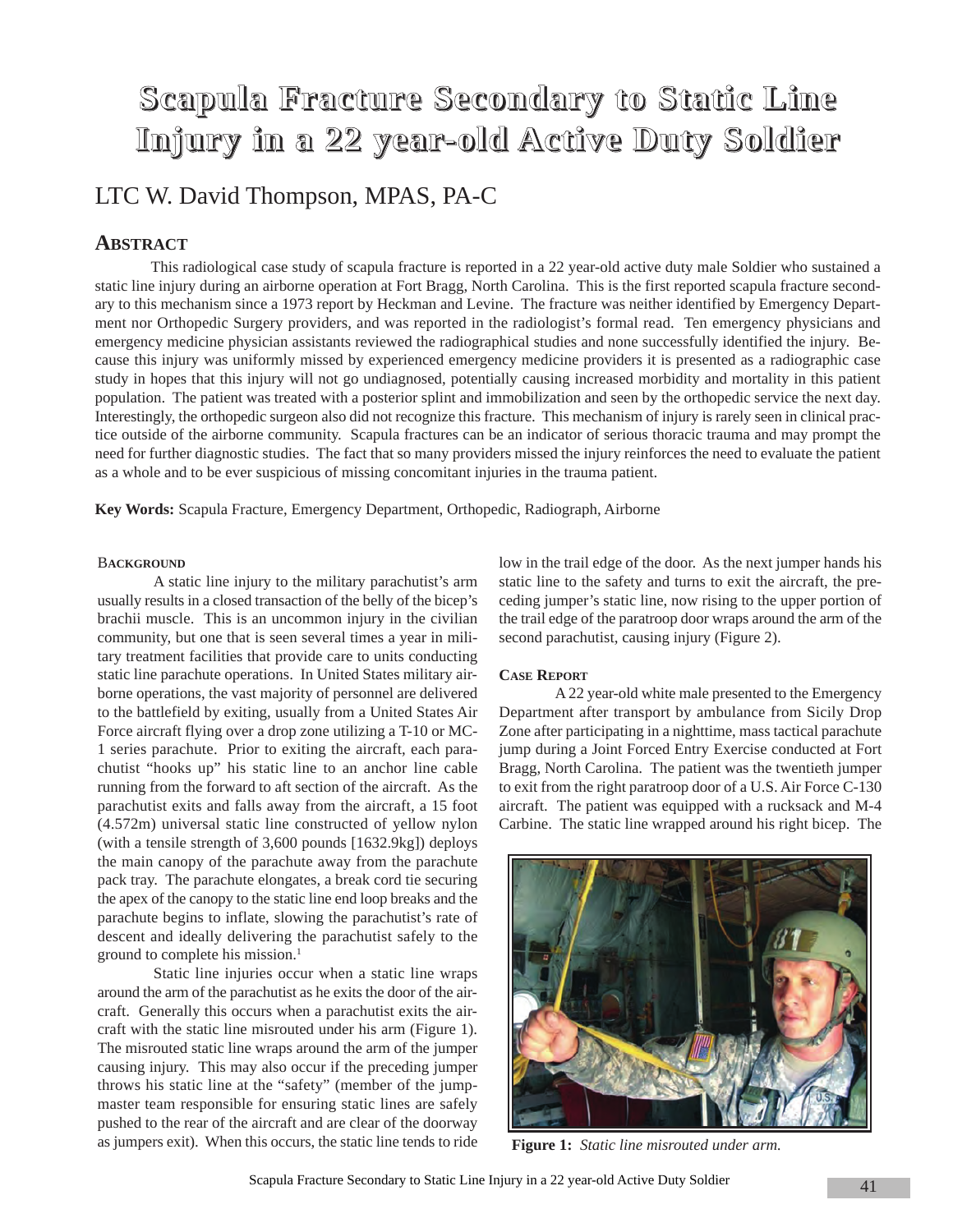

**Figure 2:** *Previous jumpers static line looped around jumpers arm. This occurs when the previous jumper drops or throws his static line to the safety or when the safety loses control of the static line.*

patient did not recall hitting the side of the aircraft. He did not recall landing on his shoulder. The patient was unable to pack up his parachute, gather his equipment or move to his unit's assembly area. The patient was found by medics on the drop zone, placed in a SAM splint and sling and transported to the Emergency Department at Womack Army Medical Center.). He was complaining of right arm and shoulder pain. He did not complain of back pain. He denied other injury. Vital signs were: temperature 98.1, Pulse 61 bpm, blood pressure 128/90 mmHg, respiratory rate 20 bpm, and oxygen saturation 100%. The patient was alert, in no acute distress, but in obvious pain. His physical examination demonstrated markedly decreased range of motion of the right shoulder and elbow. He had an area of ecchymosis that measured approximately 20 centimeters long by 10 centimeters wide over the mid portion of his right bicep. He had an area of ecchymosis and abrasion to his anterior chest just inferior to his right clavicle. His clavicle was non-tender to palpation. His forearm was non-tender. All of his forearm compartments were soft. His mid bicep was very tender to palpation. He had no bony tenderness over his shoulder, neck or back. His wrist and hand were normal in appearance, non-tender to palpation and moved normally. Capillary refill was less than two seconds. The remainder of his physical examination was within normal limits.

Conventional radiographs of the chest, shoulder, humerus, and forearm were ordered and performed in the radiology department. A peripheral IV was established and he was given 1mg of hydromorphone and 4mg of ondansetron intravenously for pain and nausea with partial relief. A repeat dose of 1mg hydromorphone was given that relieved his remaining pain.

The patient's radiographs were reviewed by the ED clinician. No obvious fractures were identified and orthopedic surgery was consulted. The diagnosis of biceps rupture secondary to static line injury was made. The patient was placed in a long arm splint in flexion with the hand in pronation to unload the biceps muscle. He was discharged with instructions to follow up the next morning with orthopedic surgery. The radiologist later over-read the images, and identified a cortical irregularity of the lateral aspect of the mid scapula (Image 1). This was read as a possible fracture of the lateral aspect of the mid-scapula. At this point, the attending orthopedic surgeon was consulted by the ED provider. On review of the patient's radiographs, the orthopedist agreed with the radiologists findings and did not think the biceps injury was operative in nature; the patient was referred to occupational therapy for treatment. He did not feel the scapula fracture would need any treatment other than pain management and observation. The patient continues to follow with occupational therapy and is doing well. Follow up radiographs (Image 2 and 3) show a healing scapula fracture with well defined bony callous.

#### **DISCUSSION**

Static line injuries to the upper extremity can be manifest as several different types of injury, from fractures of both bones of the arm to partial amputation of the hand. The most common site of injury is to the anterior, mid portion of the arm over the bicep muscle. The skin will show some contusion and abrasion, but generally no laceration. There is marked swelling and localized pain over the belly of the bicep immediately following injury. A palpable defect is usually felt with the mid bicep.2

Static line injuries have previously accounted for 2.2% of all parachuting injuries in one study involving U.S. Army Rangers by Kragh et al., in 1996.<sup>3</sup> This is quite different than Hughes' study of 4th Battalion Royal Australion reg-



**Image 1:** *Anterior-posterior view of patient's right shoulder. Note the non-displaced fracture of the body of the scapula. This is very hard to see. Notice the cortical irregularity and radiolucent line extending from the lateral border of the scapula.*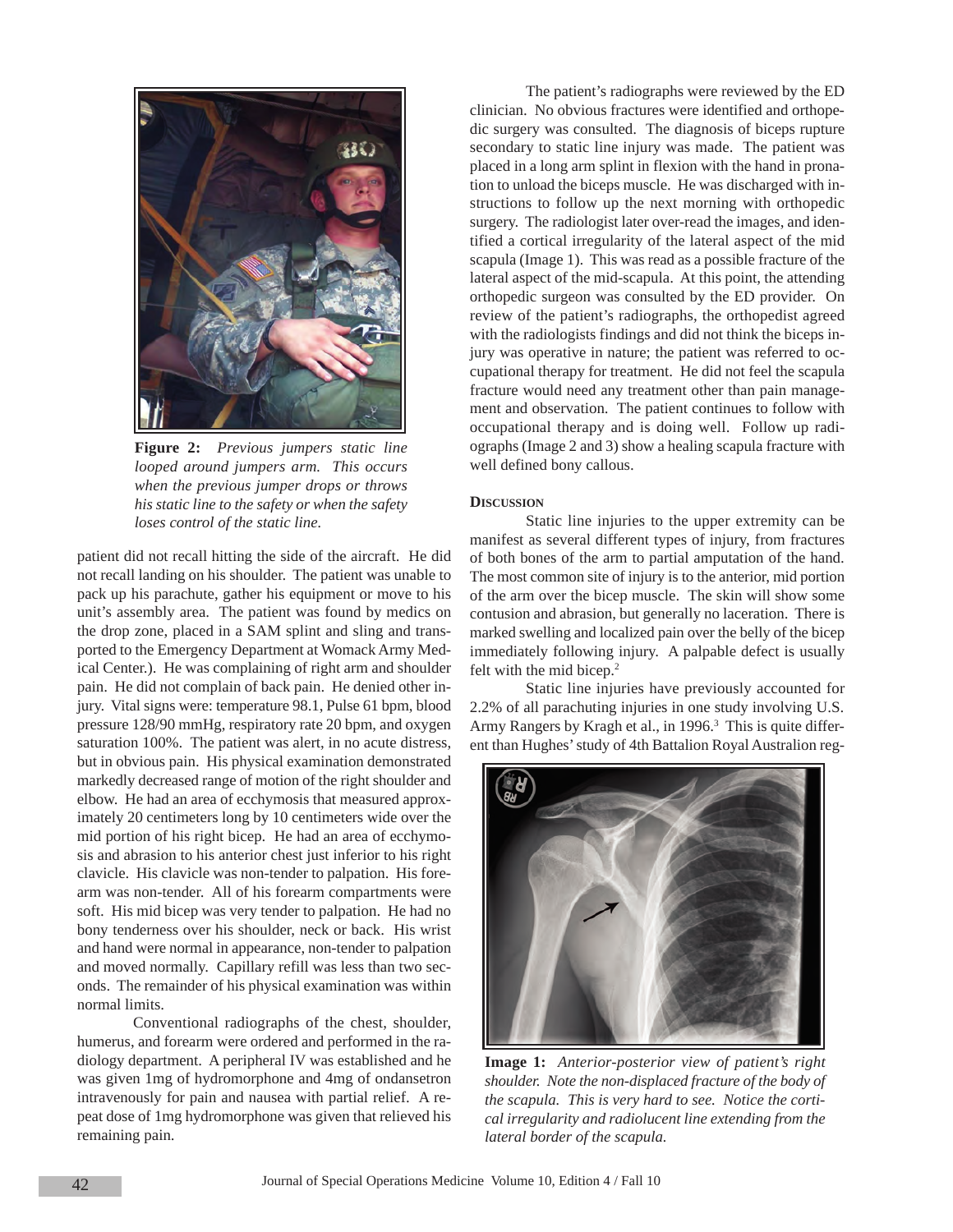

**Image 2:** *Scapular-Y view taken approximately three weeks post injury. Note the obvious fracture and bony callous formation.*



**Image 3:** *Three week post injury anterior posterior view of the shoulder demonstrates a healing scapular body fracture with bony callous formation.*

iment (Commando) in which no soldiers sustained a static line injury. The smaller rate of injury is likely secondary to a relatively small number of overall jumps (706 jumps by 254 paratroopers, only 49.5% of which were with combat equipment). The fact that this injury was one of two static line injuries from the same aircraft during a summer time JFEX (nighttime, mass tactical, combat equipment, high ambient temperature with follow-on mission) supports the claim by Knapik in his 2003 paper that more complex operations tend to have higher casualty rates overall.<sup>4</sup> Bricknell and Craig

conducted a literature review of military parachuting injuries in their 1999 paper. Review of the literature at that time listed Neel's 1951 study of 1,012 parachuting injuries as having a 0.4% rate of scapula fracture, but it does not state whether this injury was caused by a static line injury or not.<sup>5,6</sup> Ciccone and Richmann's 1948 study reports a scapula fracture rate of 0.2% in 3,015 parachute jumps, again, not stating whether these injuries were secondary to static line injuries or not.7

The Department of Emergency Medicine of Womack Army Medical Center saw a total of 429 patients with jump injuries coded by ICD 9 code. Of these 429 patients, 22 or 19.5% had a shoulder or biceps injury. A review of ICD 9 codes related to jump injury showed 647 total jump injuries in all Fort Bragg clinics combined. Two scapula fractures secondary to jump injuries were seen in 2009, but both were the result of hard landings, rather than static line injuries.

#### **EMERGENCY DEPARTMENT MANAGEMENT**

Isolated static line injuries can usually be managed as an outpatient. Initial evaluation in the Emergency Department begins with a complete history and physical examination. The examination should especially focus on identifying concomitant injuries as well as motor and sensory neurological deficits. Physical examination should especially focus on the entire affected extremity, neck, back, and chest. Close attention to neurovascular status and confirmation of soft compartments is critical. Radiographs should include anterior/posterior views of the shoulder as well as lateral and scapula-Y views. Humerus and elbow films are needed. A chest radiograph is absolutely required. A scapula fracture can be well visualized on CT. Outpatient management of pain can usually be controlled with oral medications such as oxycodone/acetaminophen combinations, acetaminophen with codeine or ibuprofen. Patients with transected biceps muscles secondary to static line injury should be placed in a posterior splint with the elbow flexed to 45 degrees and the forearm in pronation to unload the bicep. Consultation with orthopedics in the emergency department may be indicated. Patients definitely should be seen by orthopedics in followup within the next several days.

#### **SCAPULA FRACTURE MANAGEMENT**

This case is unique in that the patient sustained a scapular body fracture in addition to his transected biceps brachii. This injury is especially significant because it appears that this injury occurred from a distraction type injury. Most scapula fractures occur from blunt force trauma and usually this trauma is almost always point focused. There is only one prior reported case of scapula body fracture secondary to a static line injury, reported by Heckmann in 1978.<sup>8</sup> Scapula fractures are clinically significant in that up to 80-90% of patients will have an associated injury (Table 1).<sup>9</sup> The importance of evaluating multi-trauma patients with scapula fractures cannot be over-emphasized. Veysi et al., found in one retrospective study that presence of scapula fracture was a significant marker for severe underlying trauma, with an Injury Severity Score (ISS) of 27.12 in trauma patients with